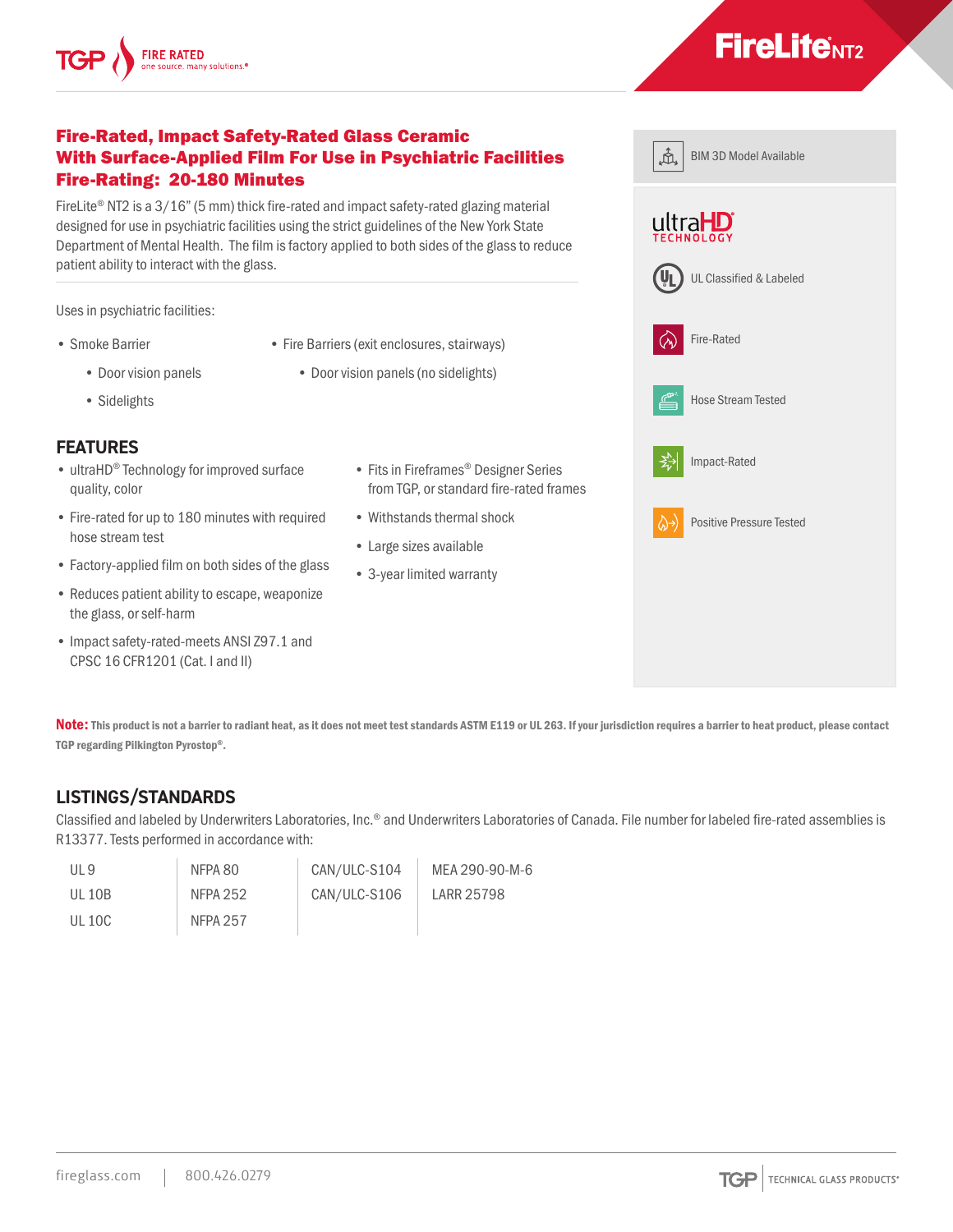### **MAXIMUM EXPOSED AREA**

| <b>RATING</b>    | <b>ASSEMBLY</b>                                                | <b>MAX. EXPOSED AREA</b>                                                                                                                                                                                         | <b>MAX. WIDTH OF</b><br><b>EXPOSED GLAZING</b>     | <b>MAX. HEIGHT OF</b><br>0R<br><b>EXPOSED GLAZING</b>       |
|------------------|----------------------------------------------------------------|------------------------------------------------------------------------------------------------------------------------------------------------------------------------------------------------------------------|----------------------------------------------------|-------------------------------------------------------------|
| 20 to 60<br>min. | DOORS (non-temp rise)<br>DOORS (temp rise)<br>OTHER THAN DOORS | 3,204 in <sup>2</sup> / 22.25 ft <sup>2</sup> (2.07 m <sup>2</sup> )<br>100 in <sup>2</sup> / 0.69 ft <sup>2</sup> (.06 m <sup>2</sup> )<br>3,325 in <sup>2</sup> / 23.09 ft <sup>2</sup> (2.15 m <sup>2</sup> ) | 36" (914 mm)<br>12" (304 mm)<br>95" (2,413 mm)     | 89" (2,260 mm)<br>33" (838 mm)<br>95" (2,413 mm)            |
| 90 min.          | DOORS (non-temp rise)<br>DOORS (temp rise)<br>OTHER THAN DOORS | 2,034 in <sup>2</sup> / 14.13 ft <sup>2</sup> (1.31 m <sup>2</sup> )<br>100 in <sup>2</sup> / 0.69 ft <sup>2</sup> (.06 m <sup>2</sup> )<br>2,627 in <sup>2</sup> / 18.24 ft <sup>2</sup> (1.69 m <sup>2</sup> ) | 36" (914 mm)<br>12" (304 mm)<br>56-1/2" (1,435 mm) | $56-1/2$ " (1,435 mm)<br>33" (838 mm)<br>56-1/2" (1,435 mm) |
| 180 min.         | <b>DOORS</b>                                                   | 100 in <sup>2</sup> / 0.69 ft <sup>2</sup> (.06 m <sup>2</sup> )                                                                                                                                                 | 12" (304 mm)                                       | 33" (838 mm)                                                |

Check with frame manufacturer for maximum tested glass sizes and required stop height. Note: Individual lite sizes cannot exceed "Max. Exposed Area" shown above.

## **MAXIMUM SHEET SIZE**

SURFACE FINISH Standard

48" x 96" (1.21 m x 2.43 m)

#### **GENERAL CHARACTERISTICS**

| THICKNESS:                     | $3/16$ " (5 mm) overall                               |
|--------------------------------|-------------------------------------------------------|
| WFIGHT:                        | 2.56 lb / ft <sup>2</sup> (12.5 kg / m <sup>2</sup> ) |
| APPROX, VISIBI F TRANSMISSION: | 88%                                                   |
| APPROX, VISIBLE REFLECTION:    | 9%                                                    |
| HARDNESS (VICKER'S SCALE):     | 700                                                   |
| FIRE RATING:                   | 20 minutes to 3 hours                                 |
| IMPACT SAFFTY RATING:          | Meets ANSI 797.1 and CPSC<br>16FR1201 (Cat. I and II) |
| STC RATING:                    | 35                                                    |

#### **LABELING**

Each piece of FireLite NT2 shall be permanently labeled with the FireLite NT2 logo, UL logo and fire rating.

# Detail based on use of Fireframes Designer Series narrow profile framing

- Glazing Thickness:  $3/16" 1"$ (5 mm - 25.4 mm)
- a. Frame width: 2" (51 mm)
- b. Frame height: 2-3/4" (70 mm)
- c. Stop height: 3/4" (19 mm)
- **d.** Pocket width:  $1/2" 1-1/4"$
- (12.7 mm x 31.8 mm)
- e. Edge clearance: 1/4" (6.4 mm)
- f. Bite: 1/2" (12.7 mm)